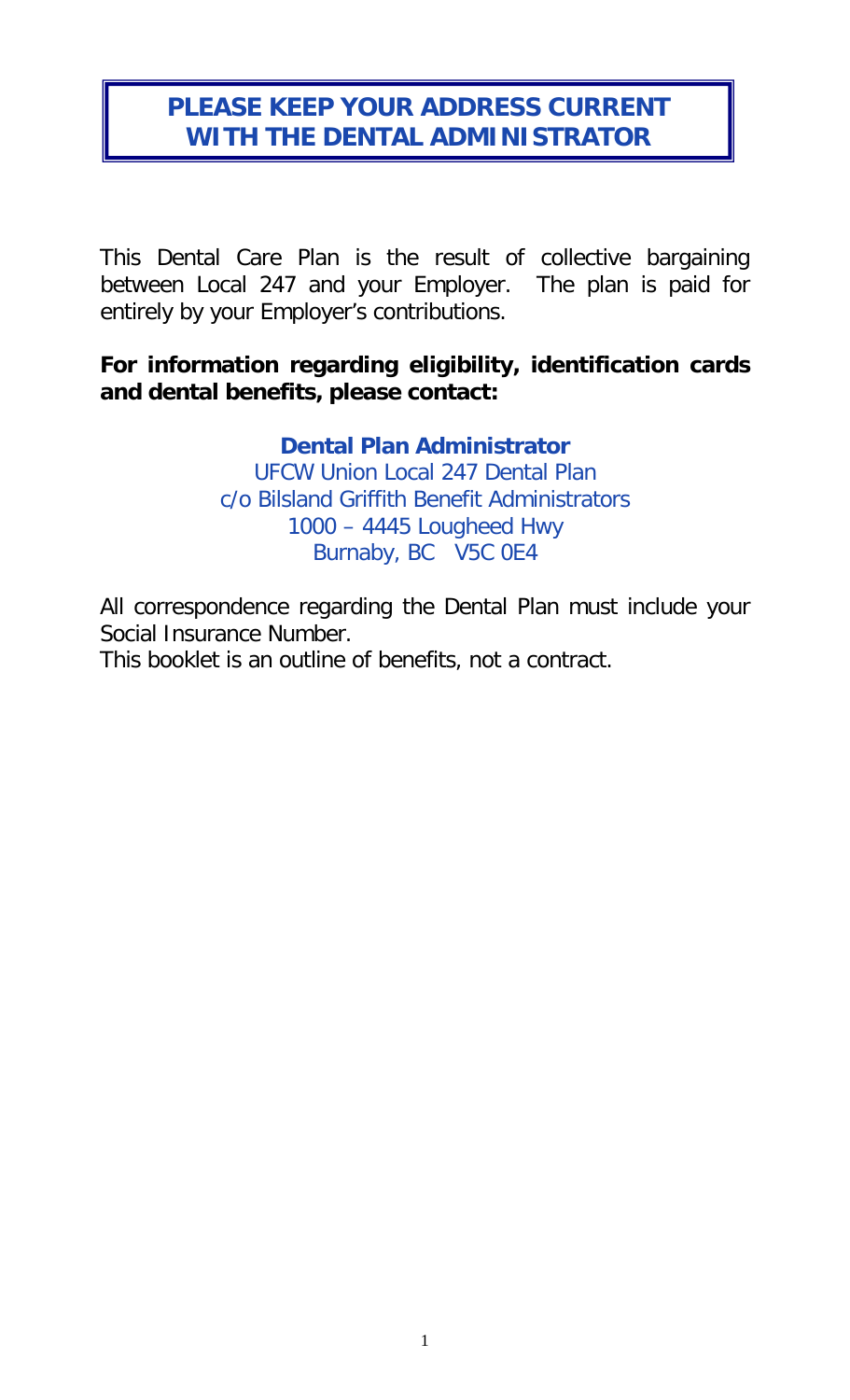# **RETAIL MEAT INDUSTRY DENTAL CARE PLAN**

This booklet is an outline of benefits, not a contract.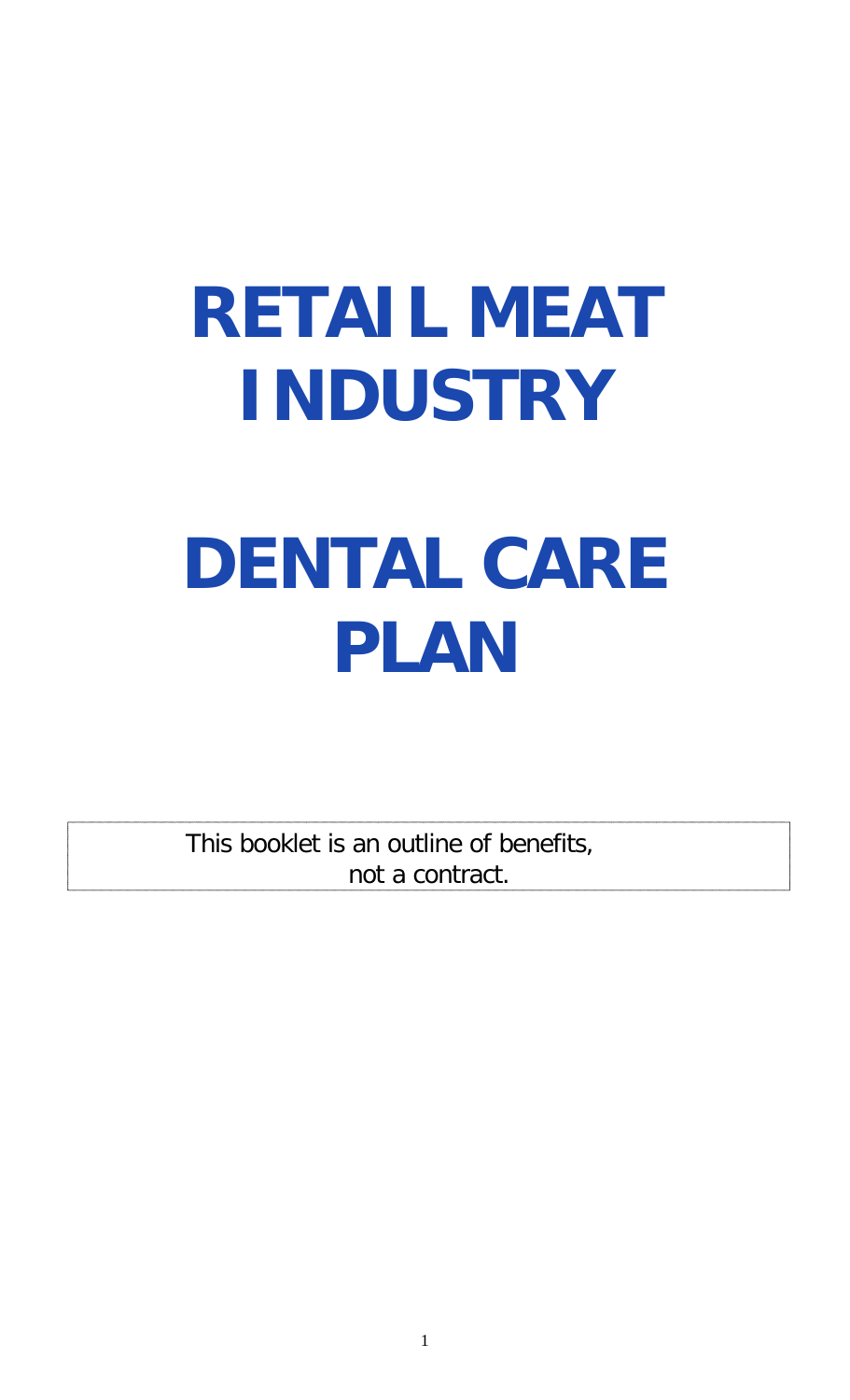#### **RETAIL MEAT INDUSTRY DENTAL CARE PLAN**

Sponsored by:

#### **United Food and Commercial Workers Union, Local 247**

And

#### **Various Employers in the Food Industry**

#### **Commencement of Plan**

Contributions of the Plan started on the  $1<sup>st</sup>$  day of September, 1968. Benefit coverage commenced on the 17<sup>th</sup> day of February, 1969. This printing includes amendments up to April, 1994 and applies to dental services rendered after that date.

#### **Employees and Dependents Covered by the Plan**

The Plan covers employees for whom the Employers have agreed to contribute the hourly contributions required by the Collective Agreement. Dependents of these employees are also covered by the Plan. However, individual coverage for benefit depends upon the following eligibility rules: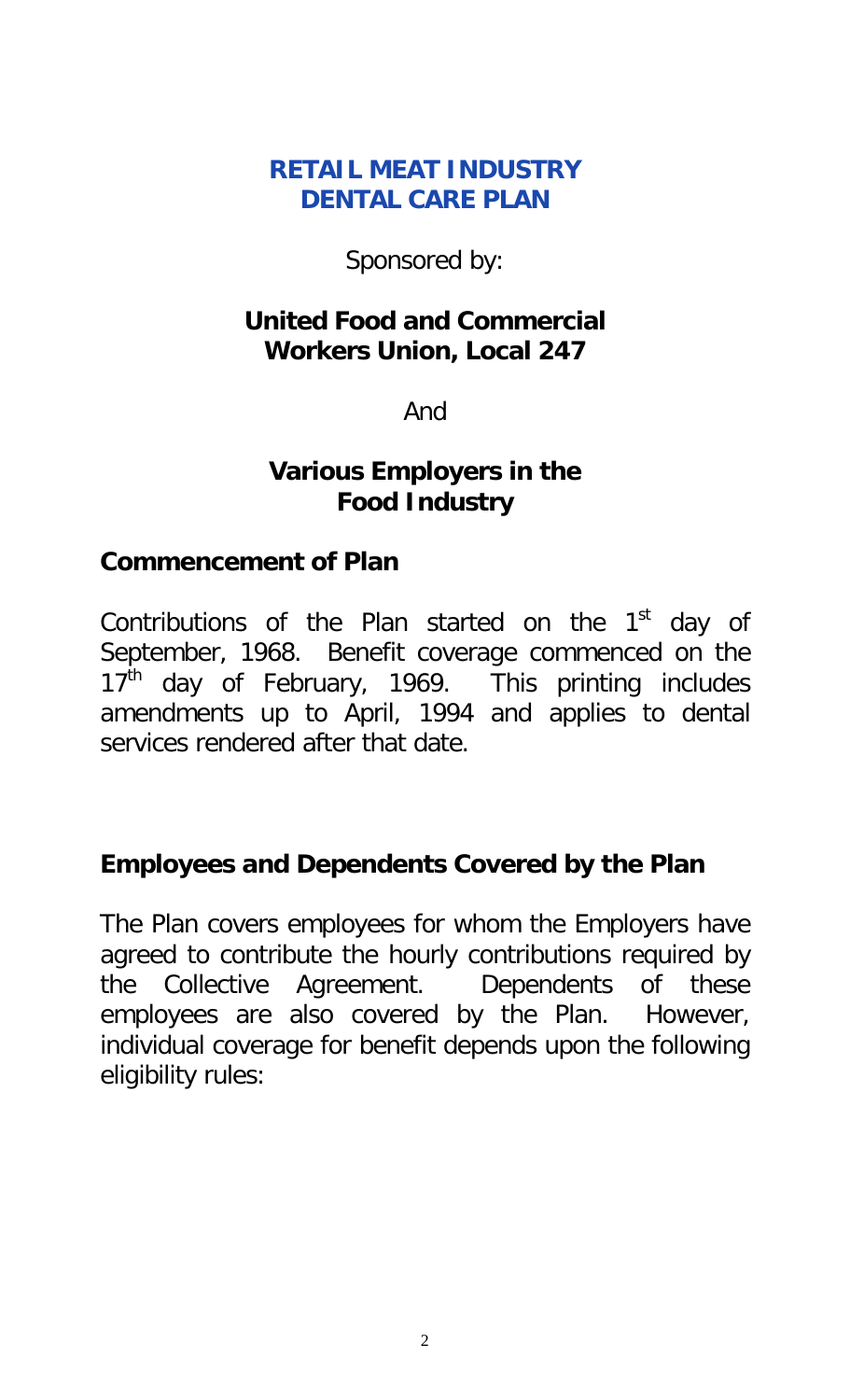#### **Eligibility Rules Commencing with Employment after June 16, 1994**

You and your eligible dependents are eligible for dental benefits if you have satisfied the following eligibility requirements:

- 1. you must have accumulated at least 1,000 credited hours; and…
- 2. you must have accumulated at least 240 credited hours in the most recent 3 consecutive calendar months of work; and…
- 3. **you must complete and sign a Dental Plan Enrolment Form and forward it to the Plan Administrator.**

#### **PLEASE CONFIRM THE START DATE OF YOUR COVERAGE WITH THE PLAN ADMINISTRATOR BEFORE YOUR DENTAL APPOINTMENT.**

#### **When Coverage Begins**

Once you have satisfied the eligibility requirements, you and your eligible dependent(s) will have dental coverage for basic and major services for a 2-month period starting 1 month after the end of the 3-month period. (Coverage commences on the first day of the month). For example:

If you meet the eligibility requirements in the months of January, February, and March, you will have dental coverage in the months of May and June.

To continue coverage, you must meet the eligibility requirements in the first 3 months of a consecutive 4 month period.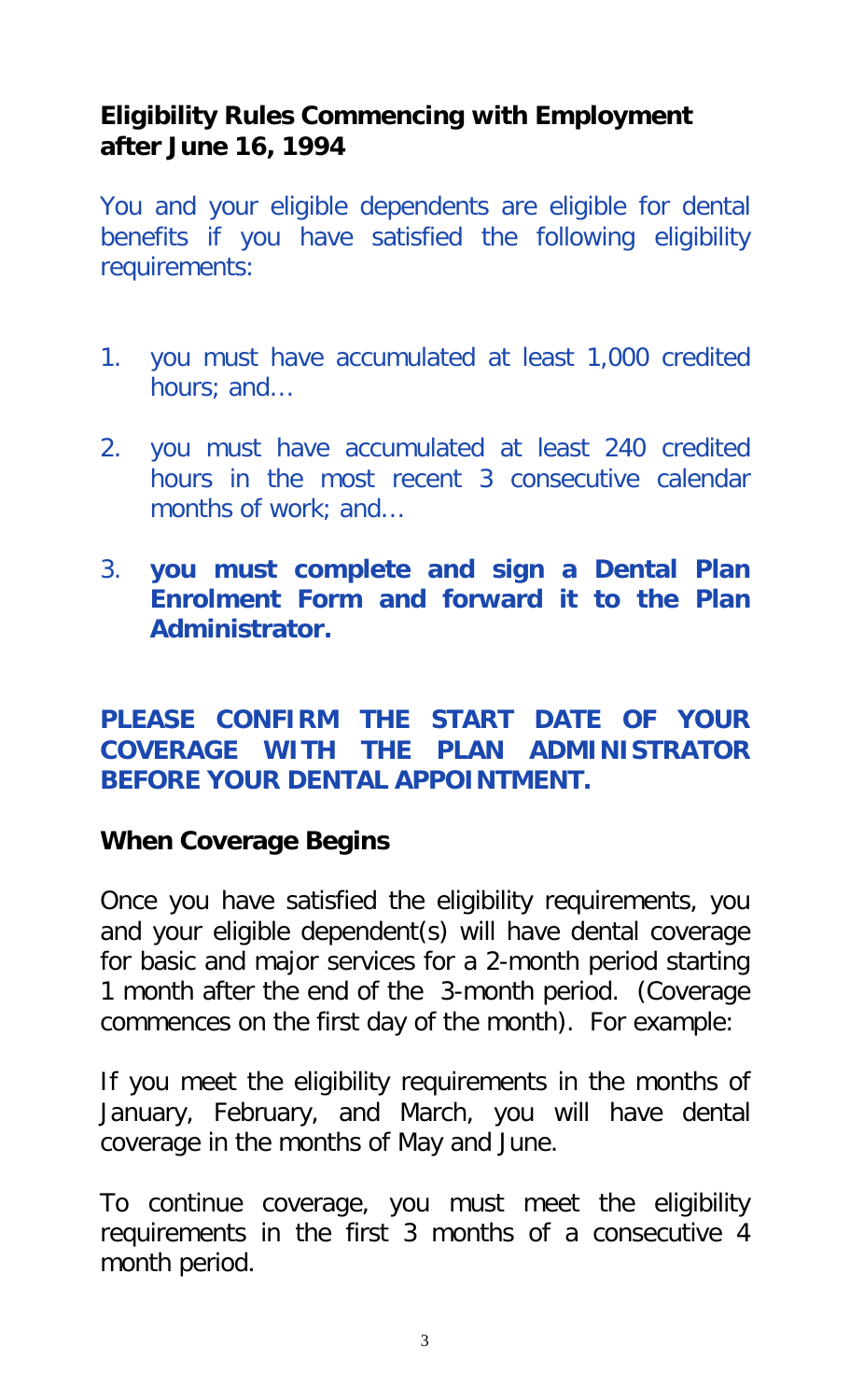The following table illustrates eligibility and the months of coverage:

| If you meet the 1,000     | Then               | you are |  |
|---------------------------|--------------------|---------|--|
| credit hours and the 240  | covered for the 2- |         |  |
| <b>credited hours</b>     | month period of:   |         |  |
| requirement in the months |                    |         |  |
| of:                       |                    |         |  |
|                           |                    |         |  |

| Jan / Feb / March   | May & June  |
|---------------------|-------------|
| Feb / March / April | June & July |
| Mar / Apr / May     | July & Aug  |
| Apr / May / June    | Aug & Sep   |
| May / June / July   | Sept & Oct  |
| June / July / Aug   | Oct & Nov   |
| July / Aug / Sept   | Nov & Dec   |
| Aug / Sept / Oct    | Dec & Jan   |
| Sept / Oct / Nov    | Jan & Feb   |
| Oct / Nov / Dec     | Feb & Mar   |
| Nov / Dec / Jan     | Mar & Apr   |
| Dec / Jan / Feb     | Apr & May   |

**To be eligible for Orthodontic coverage, you or your dependent must be currently eligible for dental benefits and have been eligible for dental benefits for a minimum of 12 months in the 30 months prior to the date the orthodontic service is rendered.**

#### **PLEASE NOTE:**

Although you may have received a dental card, you are only covered on a month-to-month basis in accordance with the above eligibility rules. Therefore, **it is your responsibility to ensure that you are covered during a month when dental work is done.**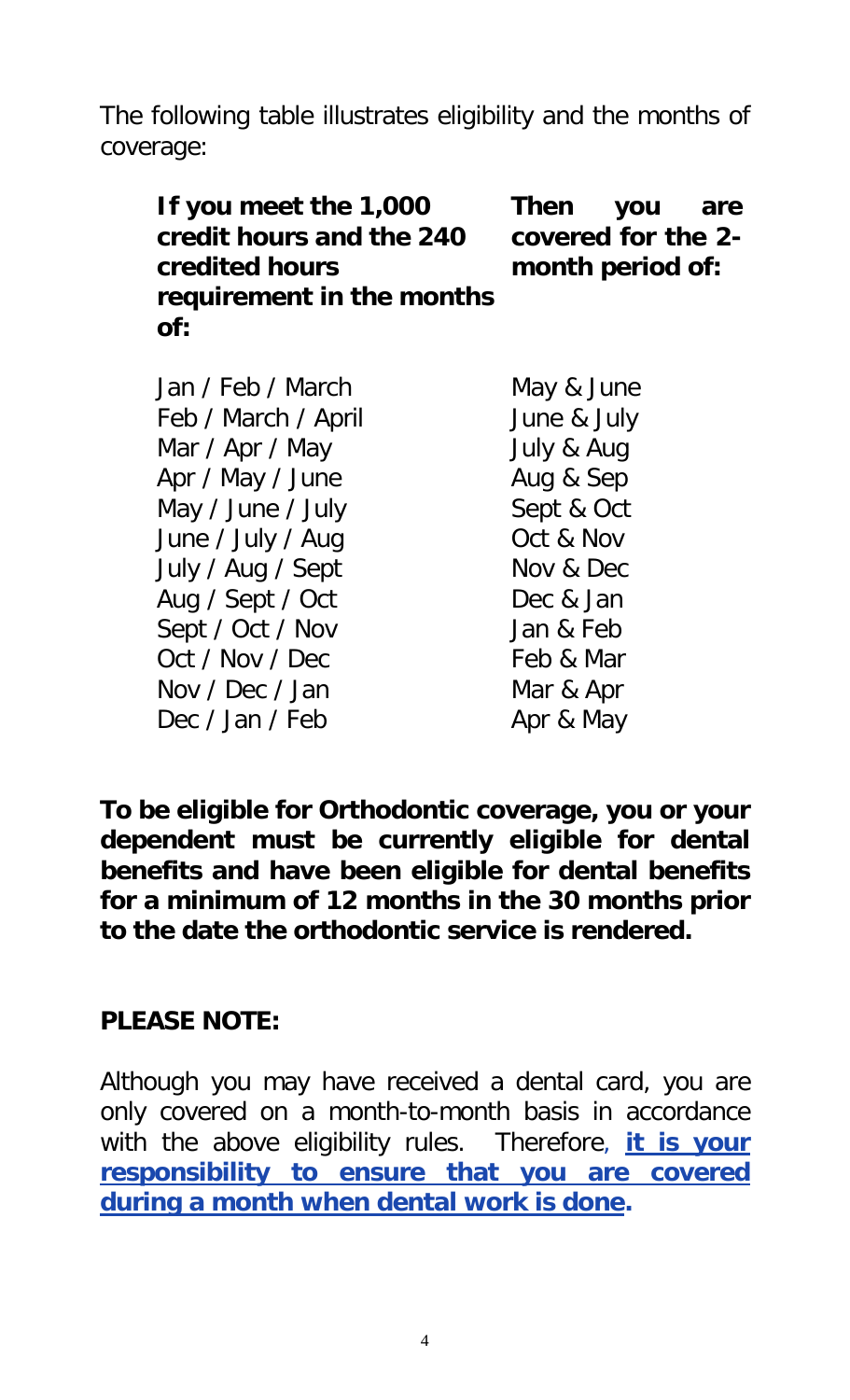# **Eligible Dependents are:**

- (a) the legal or common-law spouse of a covered Member.\* [see next page]
- (b) 1. a covered Member's unmarried children under the age of 21 or under the age of 25 while attending on a full-time basis an educational institution recognized by the Trustees, if dependent on the Member or the Member's spouse.

2. a covered Member's unmarried child who is unable to support himself or herself due to mental or physical infirmity which began before, and been continuous since, he or she reached age 21.

**\* Common-law spouses** are eligible for coverage based on the following definitions:

- 1) No more than one common-law spouse within a 12 month period whereby an employee cannot cover another common-law spouse until 12 months after the previous common-law spouse has been terminated from coverage. **The onus is on the employee to notify the Plan in writing when a common-law spouse is to be added or deleted from coverage.**
- 2) **"Common-law partners"** means people in common-law relationships, both same-sex and opposite-sex, who have been co-habiting in a conjugal relationship for at least one year.

## **Termination of coverage**

Termination of coverage of a Member and his/her eligible dependents shall always occur at the end of a calendar month. Termination of coverage shall occur by reason of the member's failure to meet the eligibility for coverage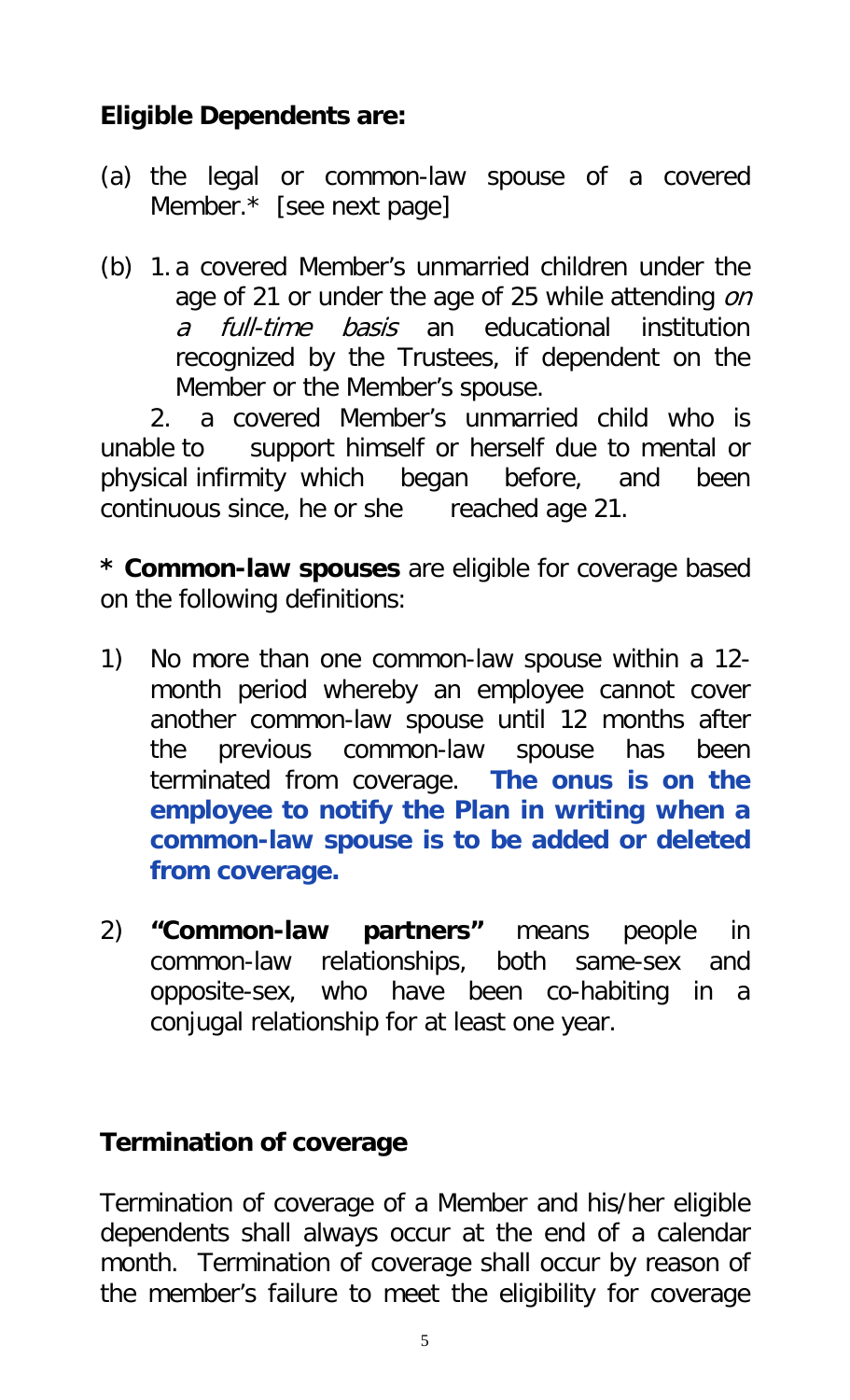for the next calendar month as a result of having failed to work at least 240 hours in the three-month period used as the test for eligibility for coverage, as set out above.

Bills paid directly to dentists by members and submitted for payment will not be accepted if over one year old unless the member demonstrates to the satisfaction of the Trustees that it was not possible to submit these bills sooner.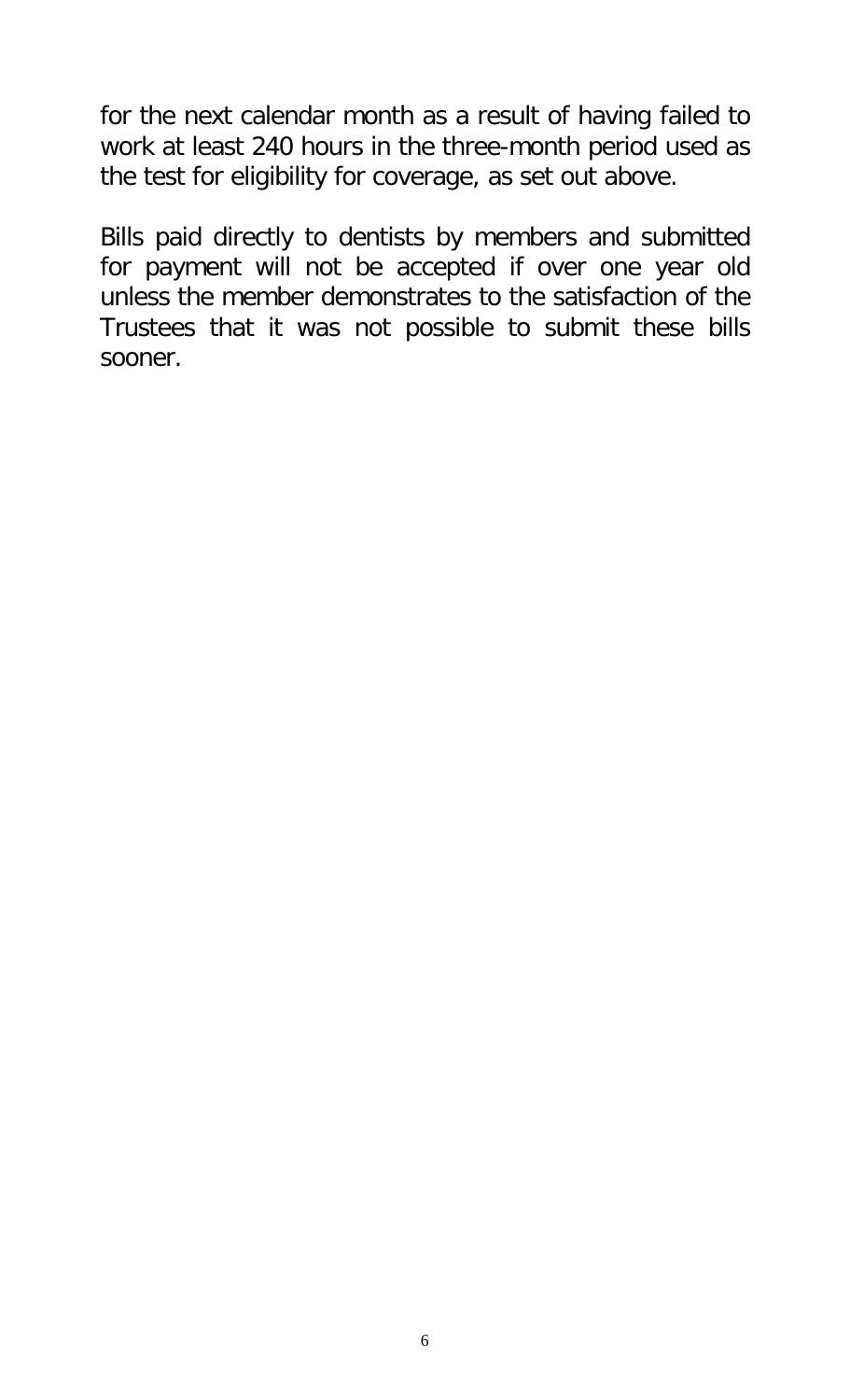## **Special Extension of Benefits**

Upon lapse of regular coverage, as provided above, the Plan will provide as limited extension of coverage for 60 days of further treatment after the date of regular termination for any condition otherwise covered by the Plan for which the person received an examination or treatment while covered for benefits within the three months immediately prior to the date of regular termination. This extension of coverage is subject to confirmation of Bilsland Griffith Benefit Administrators' assessment of the information provided by the dentist of the examination or treatment immediately prior to termination.

#### **IMPORTANT**

**Absence from work for any reason may result in cancellation of your eligibility.**

#### **Please read the following:**

As an employee who ordinarily is eligible for dental benefits but who would lose his/her eligibility by reason of receiving Weekly Indemnity, or Workers Compensation wage loss benefits, Employment Insurance Sickness, Maternity or Parental Leave Benefits, shall be credited with the hours that (s)he would have worked during such period on approval of his/her written application to the Administrator. The approval is to be granted by the Trustees or by the Administrator on behalf of the Trustees.

#### **IT IS YOUR RESPONSIBIBLITY TO NOTIFY THE ADMINISTRATOR AND SUPPLY PROOF OF SUCH ABSENCES.**

PLEASE NOTE: **COVERAGE CANNOT BE MAINTAINED WHILE RECEIVING LONG-TERM DISABILITY OR CANADA PENSION PLAN DISABILITY BENEFITS.**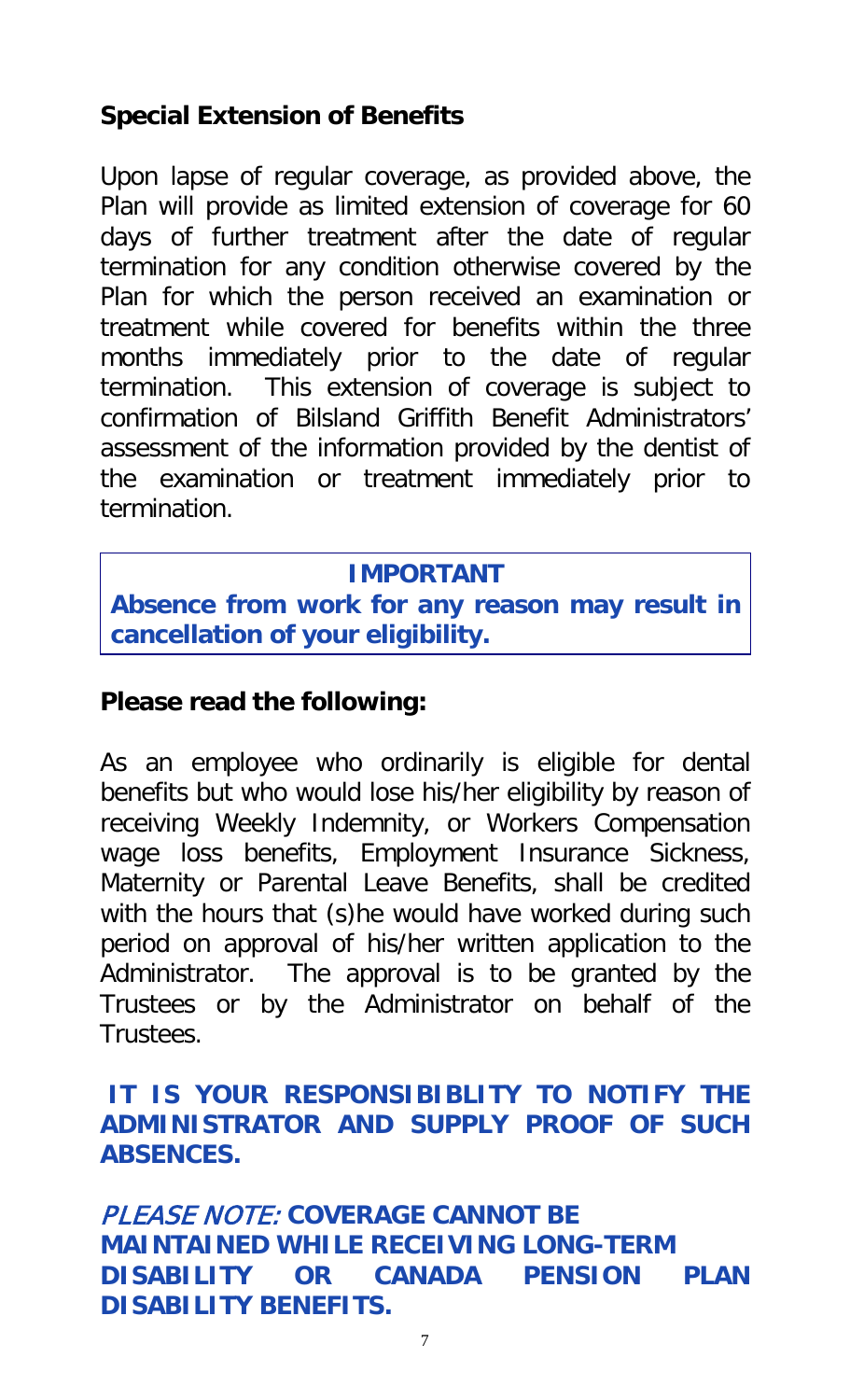# **Free choice of Dentist and Cost Sharing**

Visit the dentist of your choice. During the first appointment show the dentist your Retail Meat Industry Dental Care Plan membership card, or if you have not received it or if you have mislaid it, tell him/her about your membership. (UFCW Retail Meat No. 0247) Ask your dentist to advise in advance of any amount that you will be required to pay over and above the payment provided by the Plan. Some dentists will bill their patients directly. If that happens to you, you will have to send the bill to BG Benefit Administrators for reimbursement. If the amount payable by the Plan is less than the total charge you will be responsible for the difference. Other dentists will send part or all of their bill directly to BG. If the payment by BG is less than the total charge the dentist will bill you separately.

For some services, it is hoped that the payment from the Plan will be enough to cover the full charge.

## **Table of Allowances**

The Benefits of this Plan are payments for dental services the amounts of which are determined as a percentage of fees in a dental fee schedule called "The Table of Allowances".

The current Table of Allowances as approved by the Trustees is hereby made a part of this Plan. The Table is the Table of the College of Dental Surgeons of British Columbia as interpreted by BG Benefit Administrators to the extent necessary to handle third-party contract payment. Copies of the said Table of Allowances are on file in the office of the Administrator. Where an item of service is not suitably described or covered in the Table of Allowances, BG shall consult its Dental Consultant for direction. The Trustees may amend the basis of payment at any time including the adoption of an entirely different Table of Allowances or Schedule of Fees if necessary.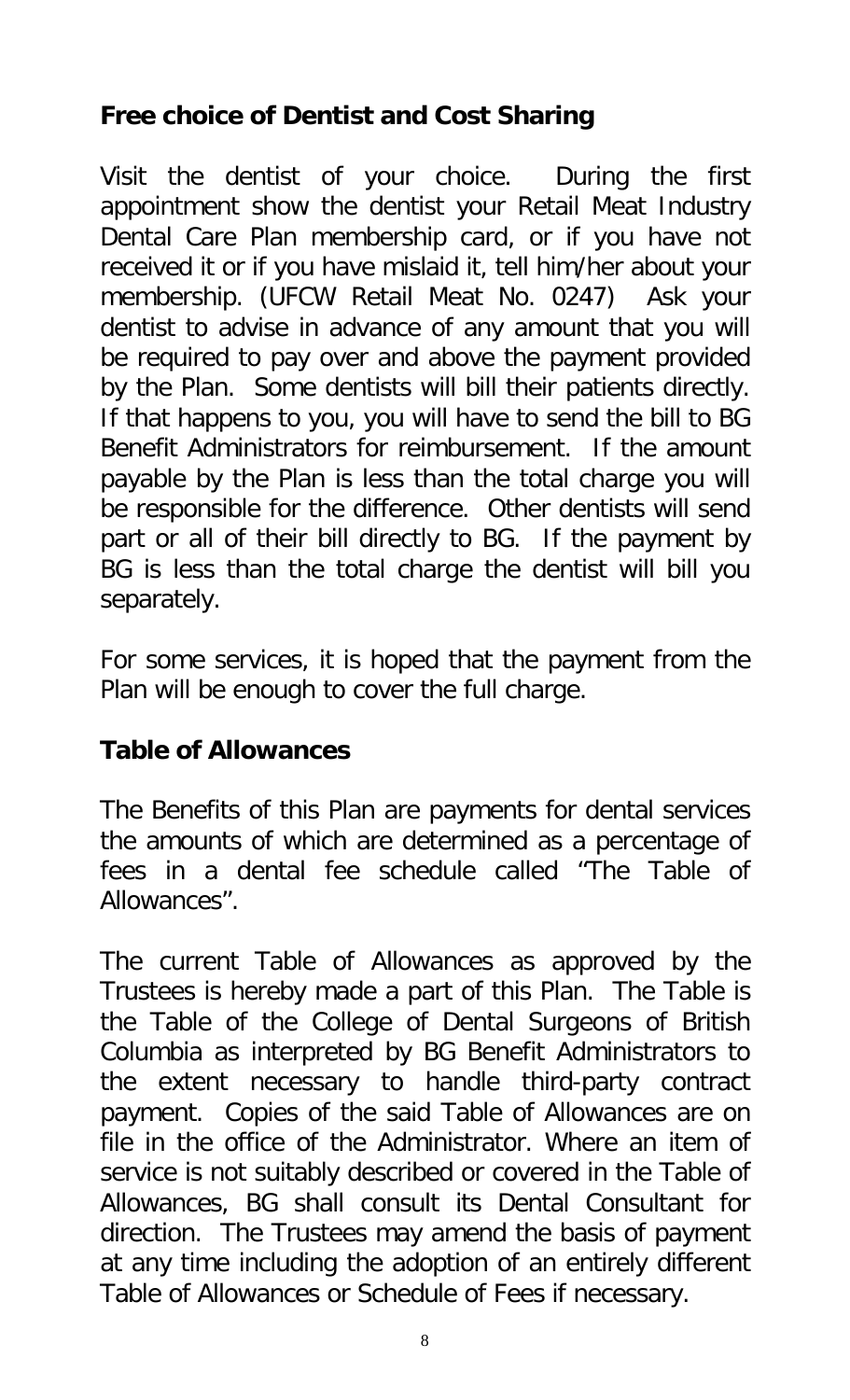#### **BENEFITS**

#### **A. BASIC SERVICES – at 90%**

The Plan will pay the dentist's charge, up to 90% of the amount in the Table of Allowances, for the following services:

#### **(1) Diagnostic**

All the necessary procedures to assist the dentist in evaluating conditions and the dental care required, including:

- examination and consultations;
- x-rays and lab reports as required by the dentist (full mouth x-rays are limited to once every thirty-six month period);
- other diagnostic aids as deemed necessary by the dentist.

#### **(2) Preventive Therapy**

- **Prophylaxis (removal of calculus or tartar and stains** from the surface of the teeth by scaling and polishing) limited to twice in any period of 12 consecutive months;
- **Topical fluoride applications (application of a solution** of fluoride to the crowns of the teeth as a preventive measure) limited to two applications in any period of 12 consecutive months;
- Space maintainers when used to maintain space and not to regain space and not for orthodontic (straightening of teeth) purposes.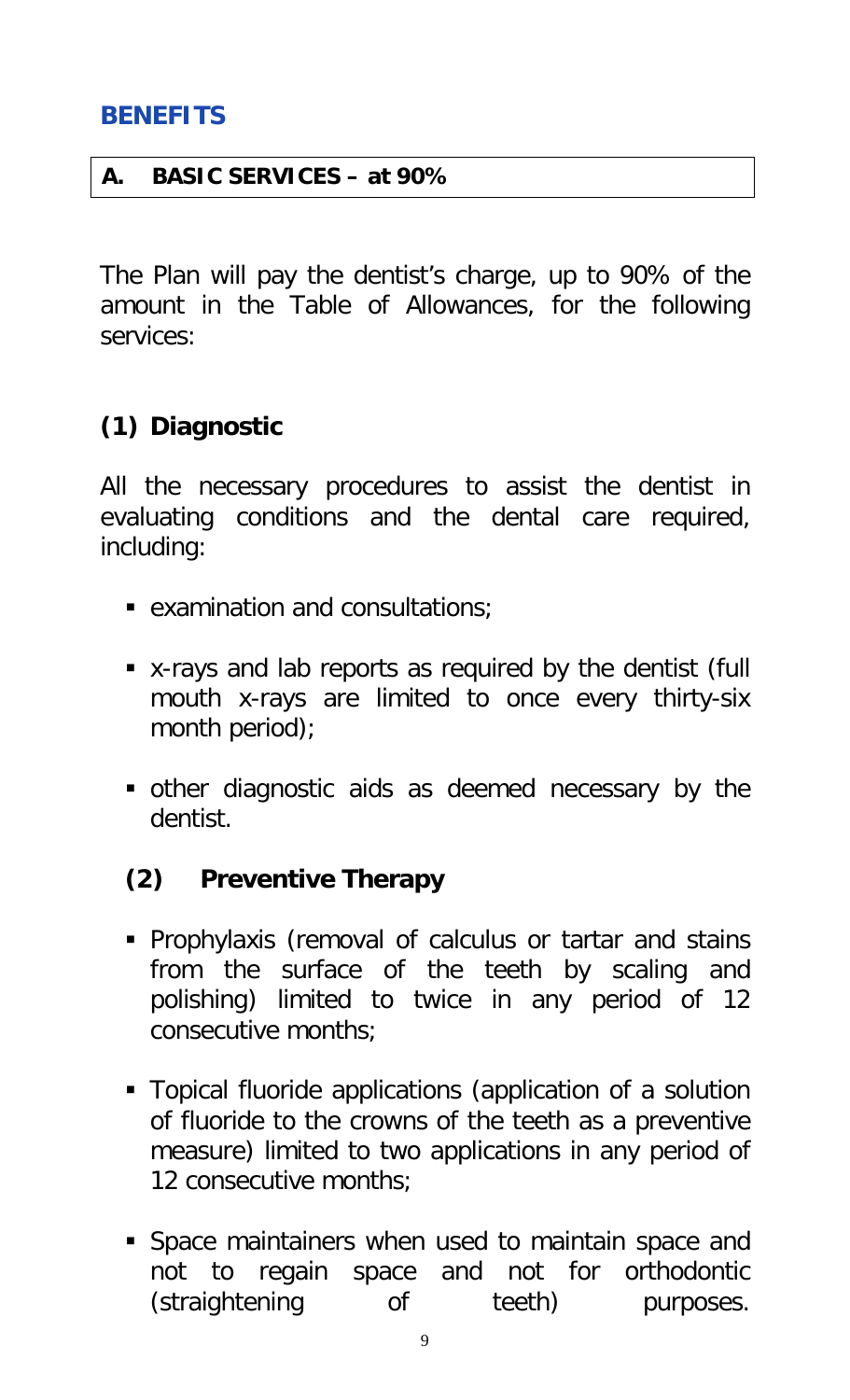# **(3) Oral Surgery**

 Extractions and other oral surgical procedures, including pre- and post-operative care.

# **(4) Restorative Dentistry**

All the necessary procedures to restore the natural teeth to normal function, including amalgam, silicate, plastic, synthetic porcelain, and other restorations, subject to the following limitations: Gold fillings shall be covered where no other material is adequate to restore the tooth to contact and contour. A tooth surface is covered only once regardless of the number of restorations placed thereon or therein. No crowns or bridges or gold inlays are covered in this part of the Plan (Basic Services) but are partly covered elsewhere.

# **(5) Endodontics**

Treatment of diseases of the pulp chamber and pulp canals; necessary procedures for treatment of pulpally involved teeth, including non-vital teeth.

## **(6) Periodontics**

Treatment of diseases of the tissues and bones supporting the teeth; procedures necessary for the treatment of diseases of the soft tissue and the bone surrounding and supporting teeth.

# **(7) False Teeth**

Complete dentures, removable partial dentures, relines, repairs and adjustments. The Plan will not pay for dentures unless accepted by the patient. A replacement denture will be covered only if the denture being replaced is found to be unsatisfactory after the original supplier has been given an opportunity to adjust it. Lost or stolen dentures will not be replaced.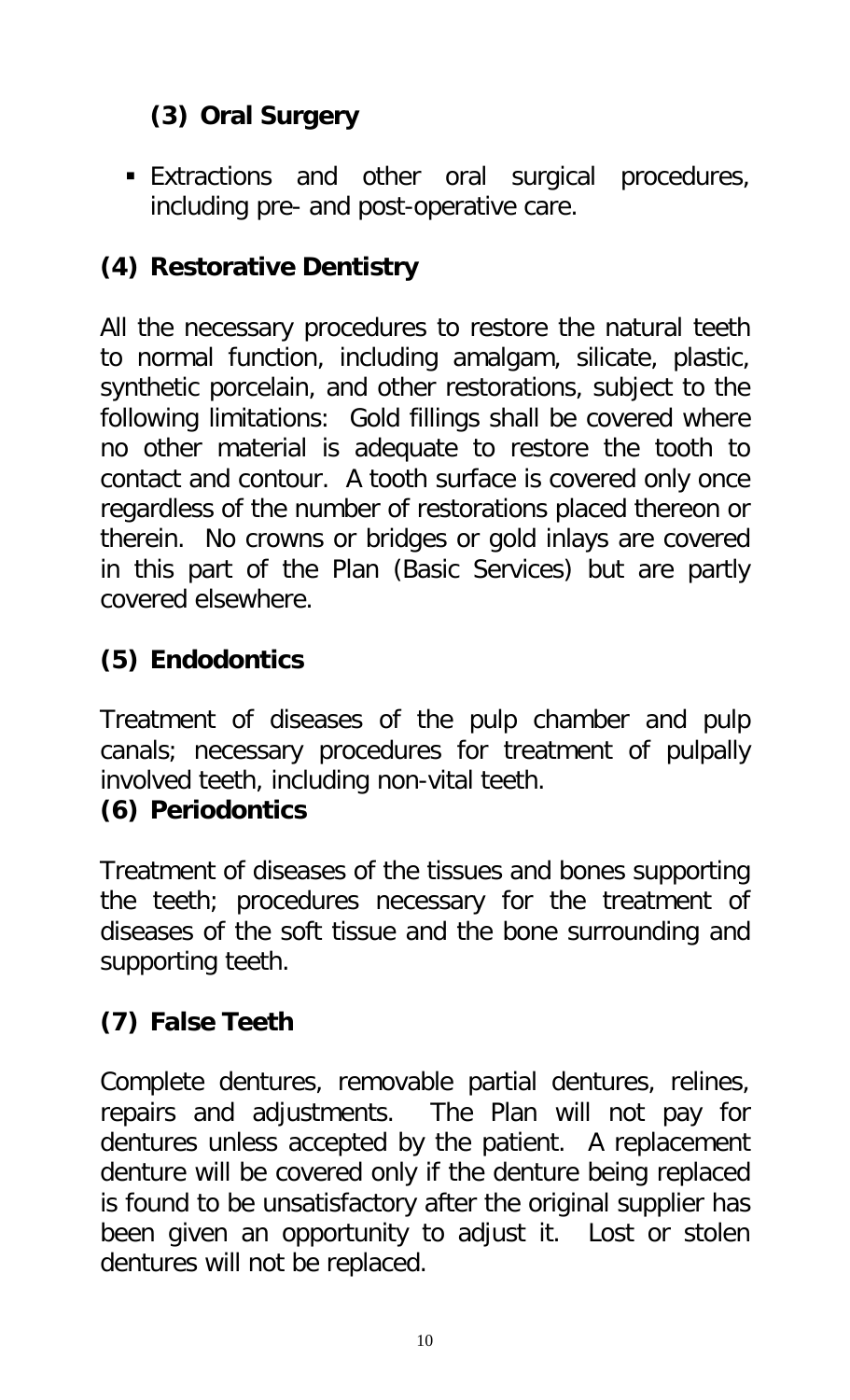# **B.CROWN, BRIDGES, AND GOLD INLAYS – at 75%**

The Plan will pay the dentist's charge, up to 75% of the amount in the Table of Allowances, for these services:

Crowns, jackets, gold inlays, bridges, non-removable partial dentures. If elective gold crowns, bridges or inlays are provided when another material or method would be satisfactory the payment from the Plan would be based on the cost of the less expensive material or method and the patient will be responsible for the excess.

**To ensure your services will be covered, we urge members to request pre-authorization from BG before allowing the dentist to proceed with major work under Part B.**

#### **C.ORTHODONTICS – at 75%**

The Plan will provide 75% of the orthodontist's charge, but no more than \$2,250 for any person and \$3,000 for eligible members and dependents under age 19 in his/her lifetime provided that the dentist charges his/her usual fee for the services and provided that the amount is within the customary range of fees of similar dentists of similar qualifications for such work in B.C.

**Orthodontic services will be covered only if rendered after dental contributions have been made by the employer for a minimum of 1,000 hours worked and after the patient has been a covered dependent or a covered member under the regular eligibility rules of the Plan for at least twelve (12) months in the thirty (30) months immediately before the start of orthodontic service.**

Once having received a covered orthodontic service the patient shall continue to be covered for orthodontic services for an aggregate period of 12 consecutive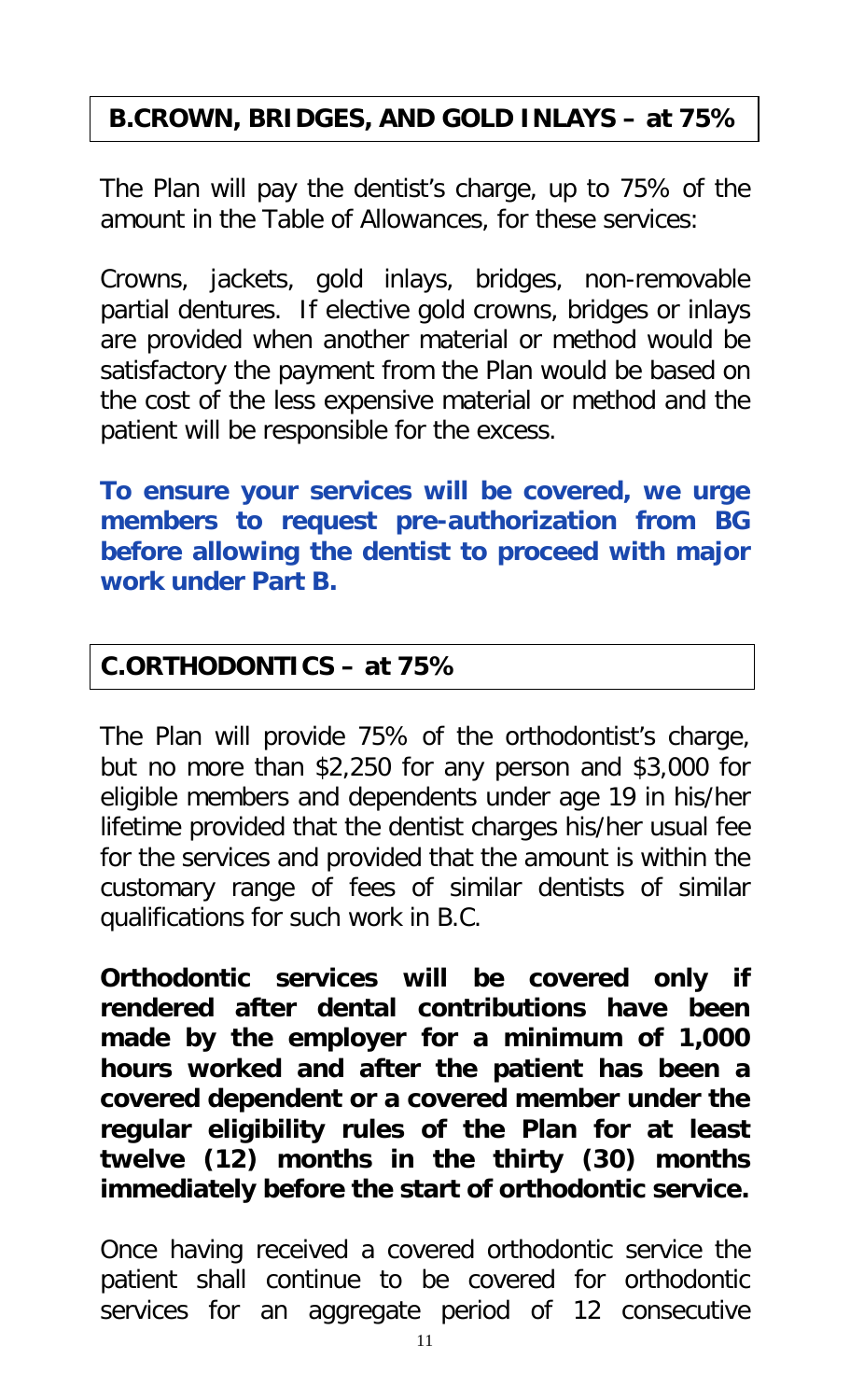months; but thereafter will be covered for such services if and only if (s)he would be covered under the regular eligibility rules of the Plan.

Extractions and x-rays rendered as part of the orthodontic service shall be payable up to 90% of the amount in the Table of Allowances as for the Basic Services and shall not be included in the amounts that are subject to the lifetime limit.

## **Services of Public Denturists**

The benefits of the Plan will be expanded to cover the costs of services and materials supplied directly to covered members or covered dependents by duly licensed dental mechanics (public denturists) up to but not exceeding 90% of the charge in the current schedule of the Public Denturists Society of British Columbia.

# **Other Limitations of Exclusions**

Not covered are: services that are not necessary; all services covered or provided for you or your dependents by WorkSafe BC, Federal or Provincial Government Agencies or any other agency, group, insurance or prepaid plan.

## **Services Not Covered**

- a) Charges for broken appointments, oral hygiene or nutritional instruction, completion of forms, written reports, communication costs, or charges for translating documents into English.
- b) Procedures performed for congenital malformations or for purely cosmetic reasons.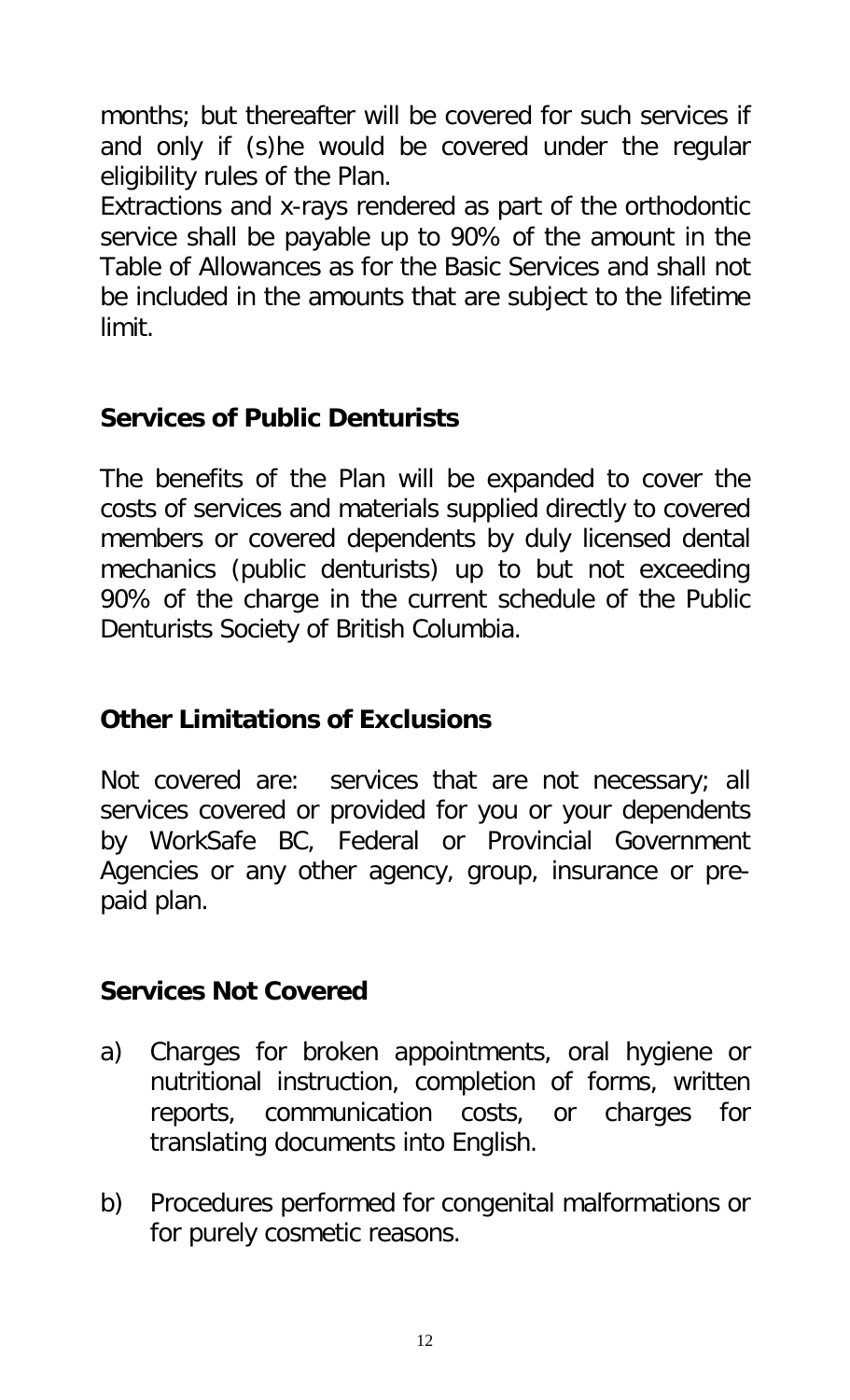- c) Items not listed in the Fee schedule and fees in excess of those listed in the Fee schedule or Fee guide.
- d) Charges for drugs, pantographic tracings and grafts.
- e) Charges for implants, and/or services performed in conjunction with implants, except as indicated in the Fee schedule.
- f) Anaesthesia not done in conjunction with surgery, and charges for facilities, equipment and supplies.
- g) Charges for services related to the functioning or structure of the jaw, jaw muscles, or temporormandibular joint.
- h) Incomplete or temporary procedures.
- i) Recent duplication of services by the same or different Dentist/Dental specialist/Denturist.
- j) Any extra procedure which would normally be included in the basic service performed.
- k) Services or items which would not normally be provided, or for which no charge would be made, for a patient without dental benefit coverage.
- l) Any other item not specifically included under benefits.
- m) Travel expenses incurred to obtain dental treatment.

#### **Temporomandibular Joint Dysfunction-TMJ**

TMJ is a condition which may result from "Misalignment" of the jaw. It can, in some people, be the cause of such symptoms as face, head, neck, shoulder, and/or back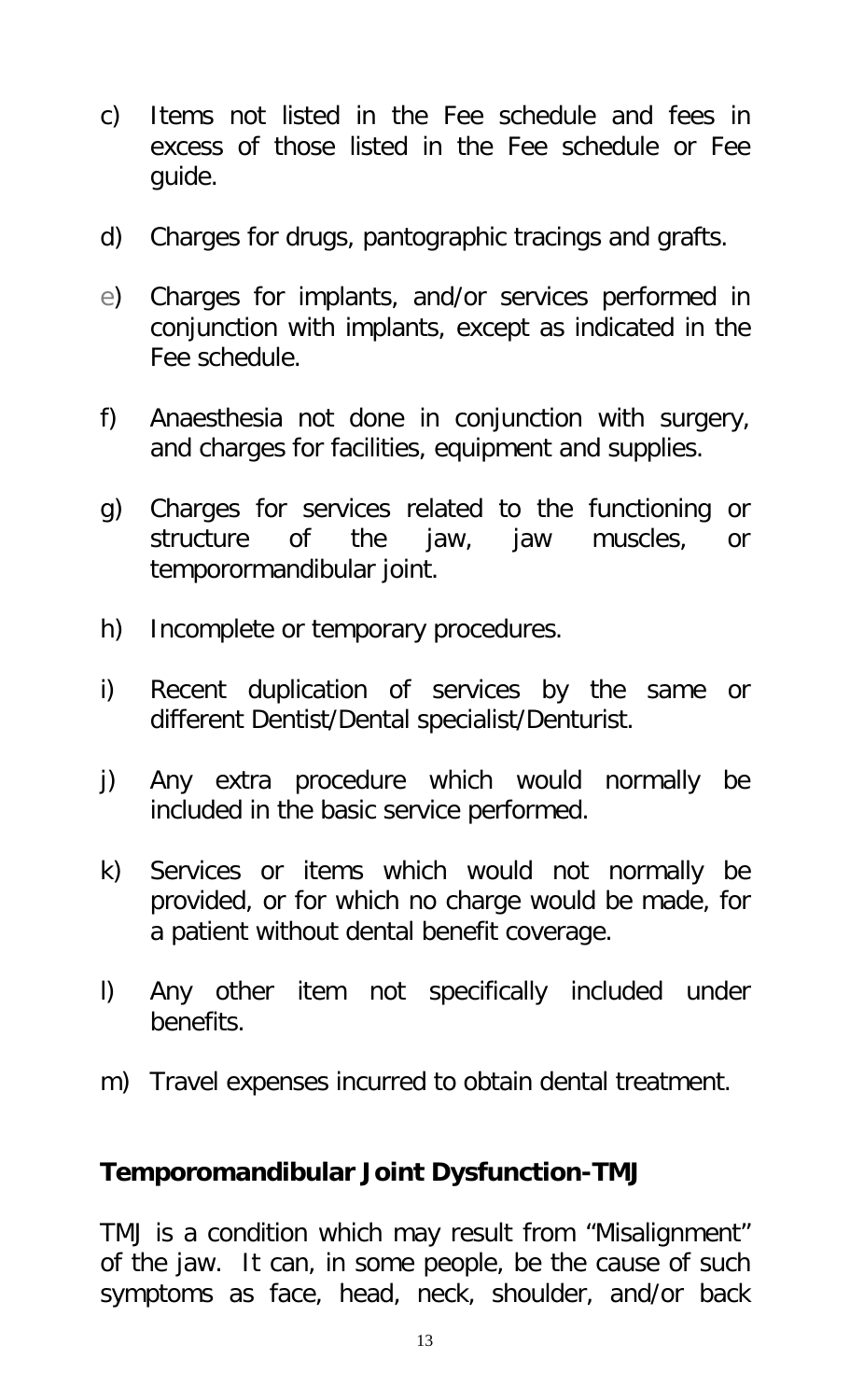pain. **TMJ is not covered by the Dental Plan.**  However, the Medical Services Plan of B.C. may cover TMJ if the following procedure is adhered to:

- 1. If TMJ is detected by a dentist or orthodontist, you should contact your family doctor. Do not let the **dentist or orthodontist start treatment.** Make an appointment to see and discuss the problem with your family doctor.
- 2. Have your family doctor make an appointment with a specialist who is familiar with TMJ – letting your physician do the arrangements will establish the billing number to have the cost put through M.S.P.
- 3. If TMJ dysfunction is diagnosed, the specialist will recommend tests and treatments which will be billed through M.S.P.
- 4. If you let the dentist or orthodontist do any tests or treatment, the dental plan will not cover the expense and bills will be the individual's responsibility.

## **Additional Provisions:**

The Plan is controlled by six Trustees. Three are appointed by the Union and three are appointed by the Employers. The money to provide the benefits comes from the contributions in accordance with the terms of the collective agreements. Although the contributions are based on the number of such employees, they do not belong to individual employees. They are paid into a single fund which provides the dental benefits for eligible members and dependents.

Elected or hired employees of the Union are covered, provided that the regular contributions for them are paid by the Union to the Plan. For this purpose, the Union shall be treated as an Employer, but shall not be considered to be an Employer for any other purpose of the Plan, such as the appointment of Employer Trustees.